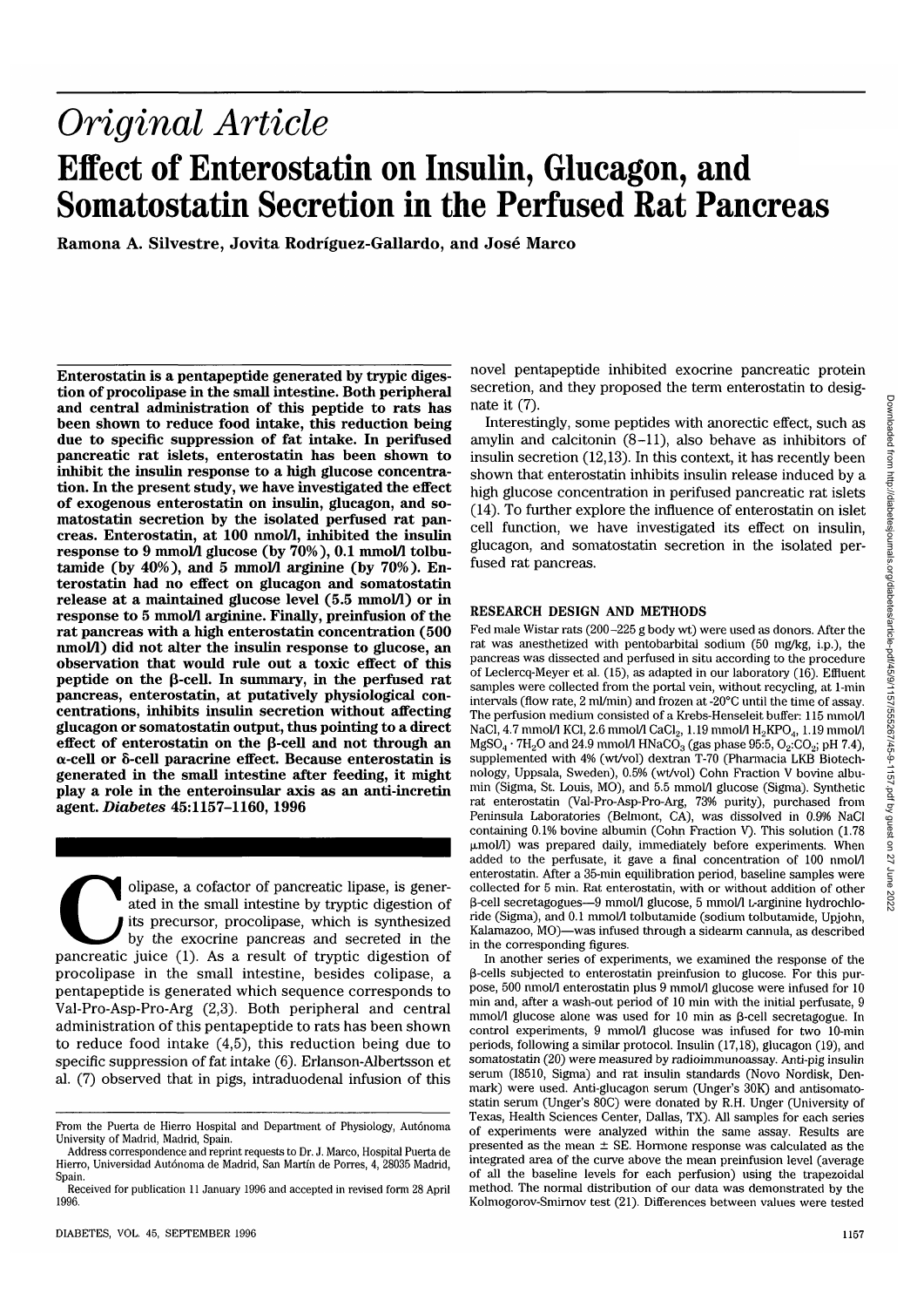

FIG. 1. Effect of 100 nmol/l rat enterostatin on insulin secretion in the perfused rat pancreas. Squares correspond to control experiments: from 0 to 5 min, saline infusion; from 5 to 25 min, 9 mmol/l glucose infusion  $(n =$ arginine ( $n = 6$ , C). Rhombi correspond to enterostatin experiments:<br>from 0 to 5 min, 100 nmol/l enterostatin infusion; from 5 to 25 min,<br>glucose plus enterostatin infusion ( $n = 5$ , A), tolbutamide plus<br>enterostatin infus

for significance by analysis of variance and by the Student's *t* test for unpaired samples.

#### RESULTS

The effect of 100 nmol/1 rat enterostatin on insulin secretion at 5.5 and 9 mmol/1 glucose is shown in Fig. 1A Enterostatin did not significantly modify insulin secretion at 5.5 mmol/1 glucose ( $F_{5,40}$  = 1.23) but clearly inhibited the insulin response induced by an increase in the glucose concentration of the perfusate from 5.5 to 9 mmol/1 (incremental area: 6.6  $\pm$ 3 pmol/20 min vs.  $20 \pm 5$  pmol/20 min in control experiments, *P <* 0.05). Both phases of insulin secretion were suppressed during enterostatin infusion.

As shown in Fig. *IB,* the insulin release evoked by 0.1 mmol/1 sodium tolbutamide was reduced by 100 mmol/1 enterostatin (incremental area:  $9.8 \pm 1.5$  pmol/20 min vs.



FIG. 2. Effect of 100 mmol/l rat enterostatin on the glucagon and somatostatin responses to 5 mmol/l arginine. Squares correspond to control experiments: from 0 to 5 min, saline infusion; from 5 to 25 min, arginine infusion ( $n = 6$ ). Rhombi correspond to enterostatin experiments: from 0 to 5 min, enterostatin infusion; from 5 to 25 min, arginine plus e

 $17 \pm 2.7$  pmol/20 min in control experiments,  $P < 0.05$ ), this reduction mainly affecting the first phase.

As shown in Fig. 1C, both phases of the insulin response to 5 mmol/1 arginine were inhibited by enterostatin (incremental area:  $16.4 \pm 5.8$  pmol/20 min vs.  $49 \pm 8.1$  pmol/20 min in control experiments,  $P < 0.025$ ).

Figure 2 shows the effect of 100 nmol/l enterostatin on glucagon and somatostatin responses to arginine. The stimulatory effect of 5 mmol/l arginine on glucagon output (incremental area:  $14.7 \pm 0.8$  ng/20 min) was not significantly modified by enterostatin (incremental area:  $11.6 \pm 2.4$  ng/20 min,  $P = 0.25$ ). Somatostatin levels from control and enterostatin experiments overlapped.

Finally, to explore the functional viability of the  $\beta$ -cell subjected to enterostatin treatment, we examined the insulin response to glucose in the rat pancreas preinfused with a high enterostatin concentration (500 nmol/l) (Fig. 3). As expected, enterostatin abolished the insulin response to an increase in glucose levels from 5.5 to 9 mmol/1 glucose (incremental area:  $1.5 \pm 1.4$  pmol/10 min vs.  $6.6 \pm 1.2$ pmol/10 min in control experiments, *P <* 0.05). After a 10-min wash-out period, pancreases preinfused with enterostatin showed an insulin response to a second glucose stimulus comparable to that found in control experiments (incremental area:  $4.9 \pm 1$  pmol/10 min vs.  $5.9 \pm 2.5$  pmol/10 min in control experiments,  $P = 0.69$ .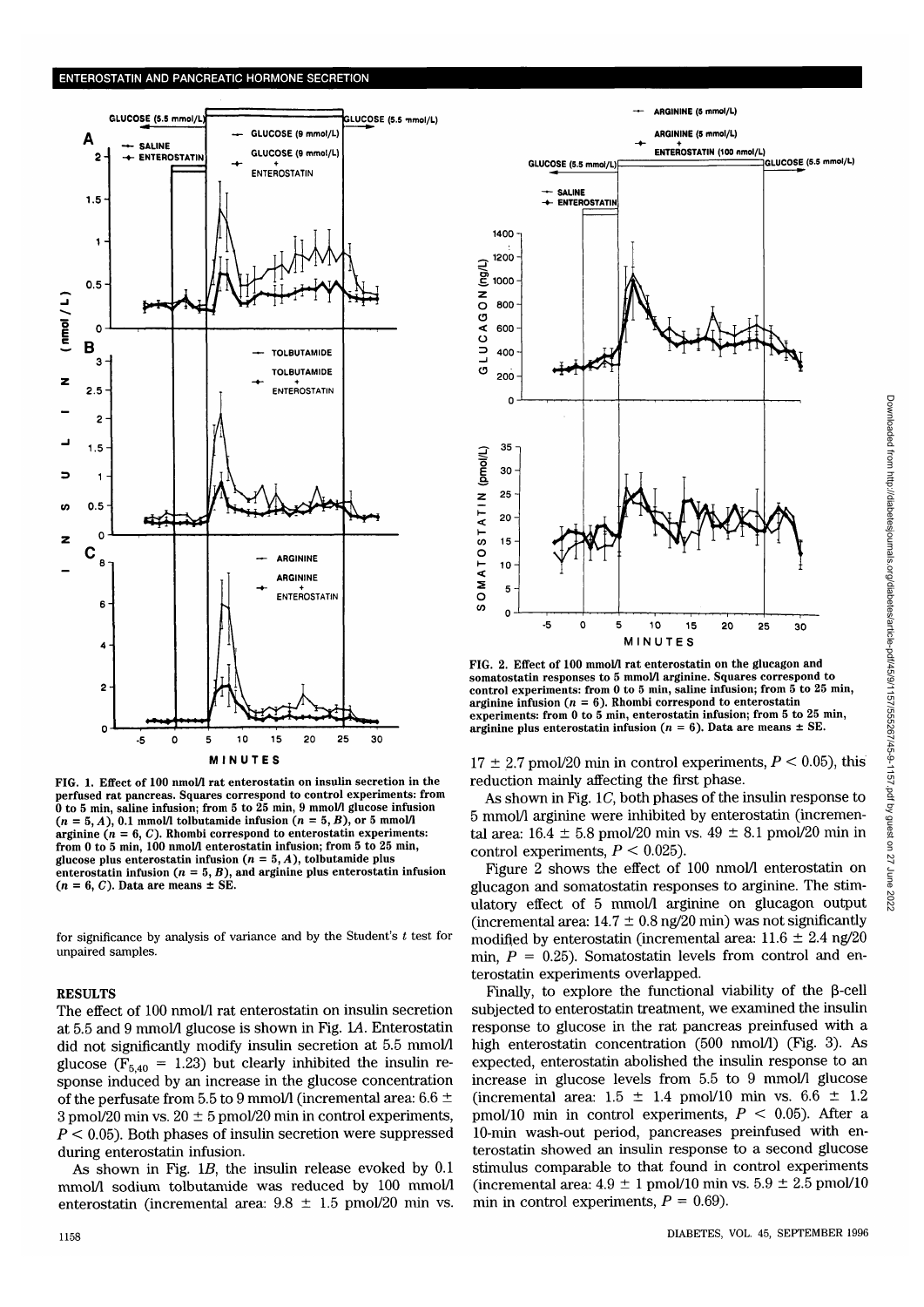

**FIG. 3. Effect of previous rat enterostatin (500 nmol/1) infusion on the** insulin response to 9 mmol/l glucose in the perfused rat pancreas. **Squares correspond to control experiments; from 0 to 5 min, saline** infusion; from 5 to 15 min, 9 mmol/l glucose infusion; from 15 to 25 min, **wash-out period; and from 25 to 35 min, 9 mmol/1 glucose infusion (n = 3). Rhombi correspond to enterostatin experiments: from 0 to 5 min, enterostatin infusion; from 5 to 25, 9 mmol/1 glucose plus enterostatin infusion; from 15 to 25 min, wash-out period; and from 25 to 35 min, 9** mmol/1 glucose infusion  $(n = 4)$ . Data are means  $\pm$  SE.

#### DISCUSSION

The foregoing results demonstrate that in the perfused rat pancreas, enterostatin inhibits insulin secretion. This inhibition is exerted against various  $\beta$ -cell secretagogues—glucose, arginine, and tolbutamide—that stimulate the release of insulin via different mechanisms (22). The pattern of inhibition, which mainly affects the first insulin secretory phase, was comparable for these three stimuli.

The structure of enterostatin is well preserved across species (23,24). As for the possible physiological role of this peptide, at present, there is very limited information about the presence of enterostatin in systemic blood. It has been hypothesized that after being released from procolipase in the duodenum during digestion, this peptide actively or passively crosses the intestinal brush-border barrier to reach the lymph (25,26). The presence of enterostatin in cat intestinal lymph has recently been reported, and the ratio of the enterostatin concentration in lymph to that in plasma was found to be increased by fat feeding (26). Recently, Bouras et al. (27) have shown that the intestinal brushborder membrane vesicles contain proteases that break down enterostatin, and Huneau et al. (28) have observed that although enterostatin is hydrolyzed with both epithelial sheets and brush-border membranes, there is a small transepithelial passage of immunoreactive enterostatin. Interestingly, intestinal concentrations of enterostatin in rats are in the micromolar range (24) about one order of magnitude higher than that reported for this peptide in human peripheral plasma.

By means of an enzyme-linked immunosorbent assay, Bowyer et al. (29) have shown the presence of enterostatin in the serum of healthy subjects. These authors have reported values ranging from 50 to 100 nmol/l after consumption of a standard meal, and they found that the appearance of enterostatin in urine was concurrent with its elevation in plasma (25). According to this information, the enterostatin

## R.A. SILVESTRE, J. RODRIGUEZ-GALLARDO, AND J. MARCO

concentration used in our perfusions (100 nmol/1) is comparable with that reported for human enterostatin in peripheral blood. Erlanson-Albertsson et al. (14), working in a model of perifused rat islets, observed an inhibition of glucose-stimulated insulin release with an enterostatin concentration of the same order of magnitude (200 nmol/1). However, so far, plasma enterostatin levels have not been measured in rats.

At this stage, conjecture about the mechanism by which enterostatin exerts its insulinostatic effect would be highly speculative. As of now, no specific enterostatin receptors have been identified. Interestingly, the suppressor effect of enterostatin on fat intake in rats can be attenuated by  $\kappa$ -opioid agonists, suggesting that centrally administered enterostatin might act as an opioid antagonist (30). The observation of  $\kappa$ -opiate binding sites in Langerhans islets (31) allows the speculation on the possibility that enterostatin modulates insulin release by inhibiting a  $\kappa$ -opioid pathway within the  $\beta$ -cell.

It should be noted that our observation that preinfusion of the pancreas with a high enterostatin concentration (500 nmol/1) did not alter the insulin response to glucose would exclude a toxic effect of enterostatin on the  $\beta$ -cell.

There is no information about the influence of enterostatin on the other islet hormones. We have found that during perfusion of the rat pancreas with a medium containing 5.5 mmol/1 glucose, enterostatin failed to significantly modify glucagon or somatostatin release. Enterostatin was also without effect on the glucagon and somatostatin response to 5 mmol/1 arginine. These results seem to indicate that the inhibitory effect of enterostatin on insulin release is not mediated by an  $\alpha$ - or  $\delta$ -cell paracrine effect.

The inhibition of insulin secretion by enterostatin reinforces the parallelism between the anorectic and insulinostatic effects exerted by some peptides, such as amylin and calcitonin (8-13). Indeed, a reduction of caloric intake should be associated with reduced insulin need.

In summary, our results indicate that in the perfused rat pancreas, enterostatin, at putatively physiological concentrations, inhibits insulin secretion without affecting glucagon or somatostatin output. These data point to a role for enterostatin as a regulator of  $\beta$ -cell secretory activity. Because enterostatin is generated in the small intestine after feeding, it might play a role in the enteroinsular axis as an agent with an anti-incretin effect that modulates postprandial hyperinsulinemia.

## ACKNOWLEDGMENTS

This work has been supported by FIS grants (94/0282 and 93/0184) from the Ministerio de Sanidad and the Fundacion Eugenio Rodriguez Pascual, Spain.

The expert technical assistance of Pilar Garcia and Encarnación Gutiérrez is gratefully acknowledged. We thank Martha Messman for secretarial help.

### **REFERENCES**

- 1. Erlanson-Albertsson C: The existence of pro-colipase in pancreatic juice. *Biochim Biophys Ada* 666:290-300, 1981
- Borgström B, Wieloch T, Erlanson-Albertsson C: Evidence for a pancreatic pro-colipase and its activation by trypsin. *FEBS Lett,* 108:407-410, 1979
- 3. Erlanson-Albertsson C: Pancreatic colipase: structural and physiological aspects. *Biochim Biophys Ada* 1125:1-7, 1992
- 4. Erlanson-Albertsson C, Larsson A: The activation peptide of procolipase decreases food intake in rats. *Regul Pept* 22:325-331, 1988
- 5. Shargill NS, Tsujii S, Bray GD, Erlanson-Albertsson C: Enterostatin suppresses food intake following injection into the third ventricle of rate.